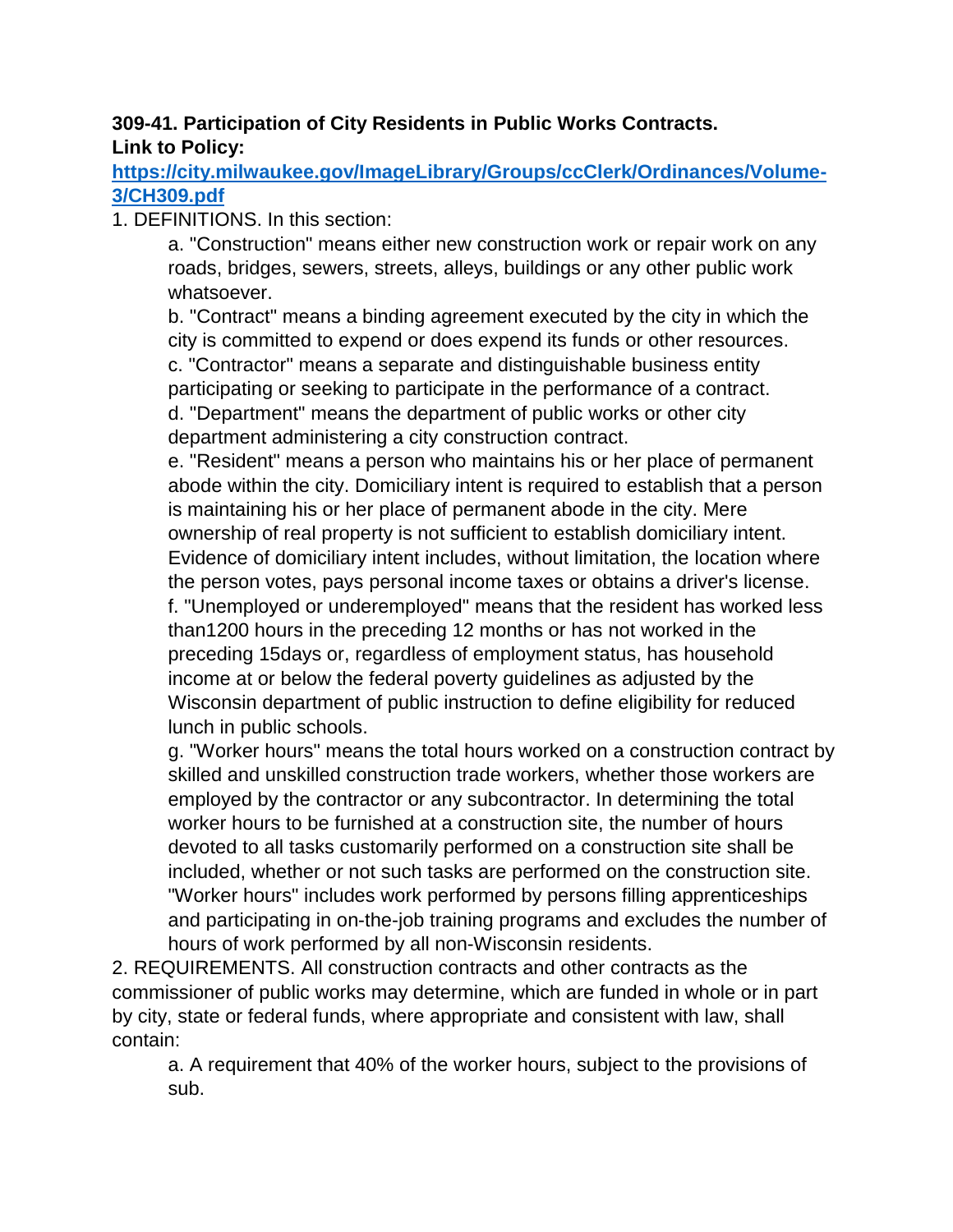3-a-2, shall be performed by unemployed or underemployed residents, and that contractors and subcontractors shall give fair consideration to all segments of the population including women and minorities.

b. A provision in which the contractor certifies that it knows of the provisions of this section and intends to comply with them.

c. A requirement that contractors and subcontractors maintain personnel records listing the name, and address, race and gender of all employees utilized for each contract, and any records demonstrating that the employees utilized by the contractor in meeting the requirements of this section are residents. These records shall be maintained for 7 years after the contractor has received final payment under the contract, and shall be made available to the department for inspection upon reasonable notice.

d. A requirement that at least one quarter of the worker hours required in par. a be performed by unemployed or underemployed residents who maintain their permanent residence in zip codes established as high-poverty, as determined by the city clerk on January 1 every three years beginning in 2017, in consultation with the department of administration and based on income guidelines established by the U.S. department of housing and urban development for poverty relief and housing block grant programs. e. A requirement that all contractors and subcontractors utilize a local

workforce development agency as a first-source option for recruiting applicants for both new and replacement employment, as provided in s.355- 11.

3. ADMINISTRATION. The department shall be responsible for the planning, implementation and enforcement of this section.

a. Planning and Implementation. Prior to the commencement of any construction or other project covered by this section, the department shall:

a-1.Identify the approximate number of job positions and worker hours involved in the project.

a-2.Determine the appropriate level of participation of unemployed or underemployed residents of the city for inclusion in the contract specifications. The appropriate level of participation shall be presumed to be 40%, unless the department determines there is sufficient reason to impose a lesser requirement. However, the commissioner of public works may require greater levels of participation if the commissioner finds that such levels may be warranted for certain contracts. Up to one-third of required worker hours may be achieved by documenting the use of unemployed or underemployed residents on projects undertaken by the contractor where such compliance is not required, or by hiring unemployed or underemployed residents on a full-time permanent basis for non-construction job categories connected to the project. Such adjustments must be proposed in an affidavit on a form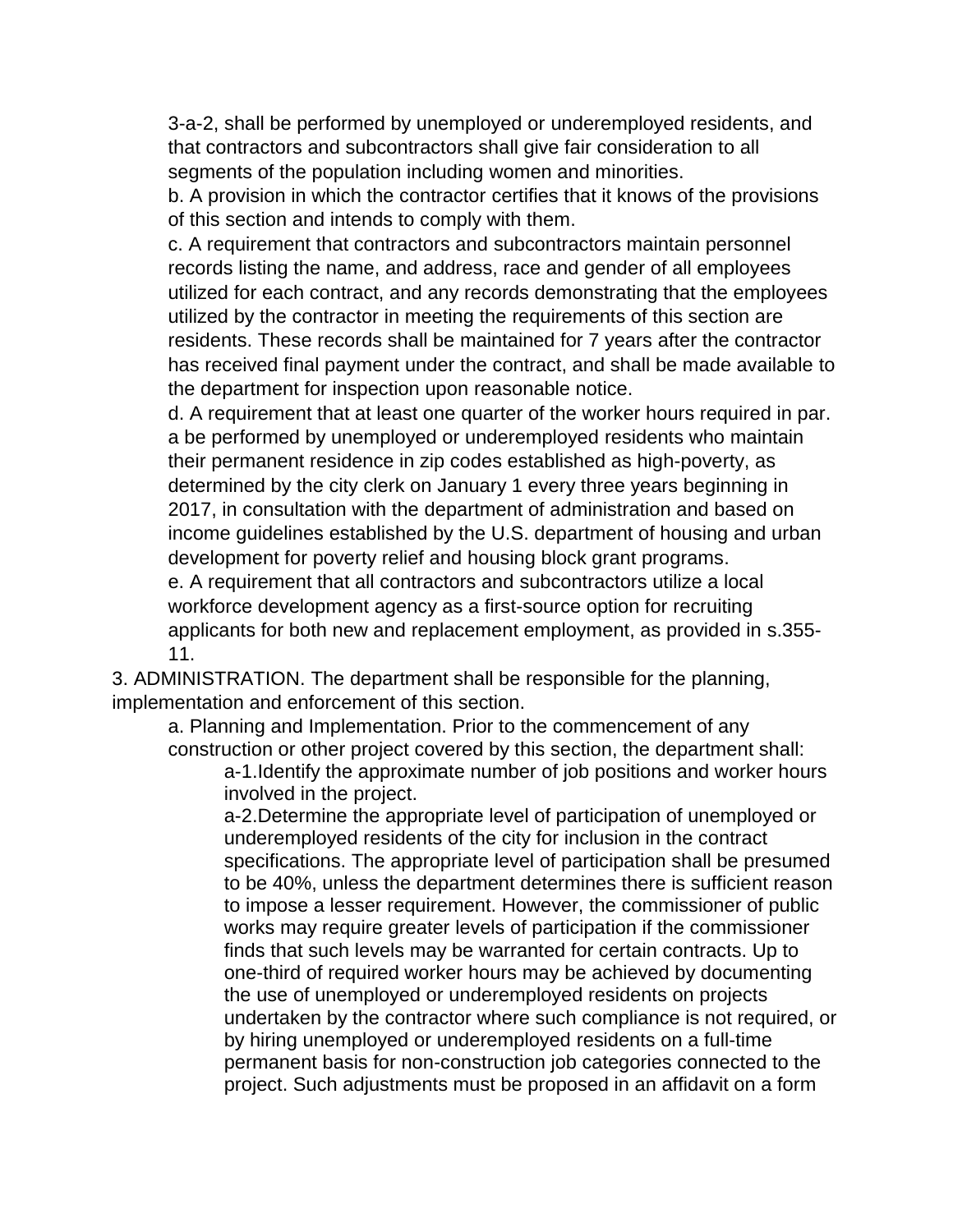provided by the department setting forth the facts upon which the request for adjustment is based.

b. Monitoring and Enforcement. The department shall:

b-1.Monitor compliance with the provisions of this section.

b-2.Require all contractors and subcontractors, prior to commencement of the work, to submit affidavits on forms supplied by the department from employees utilized to meet the requirements of this section, stating that the employee is both unemployed or underemployed and is a resident.

b-3.Require all contractors and subcontractors to submit within 10 days following completion of the work or every 3 months, whichever comes first, contract time reports listing workers by name, race, gender, residential address, work classification and hours worked.

b-4. Arrange for an independent audit with respect to the residents preference program, to be performed every 3 years, by a certified accounting firm licensed to perform audits in the state of Wisconsin or by the city comptroller.

b-5. Maintain racial demographics and residency information regarding job positions in all construction contracts administered by the department.

b-6. Ensure that all data required for reporting under this section are maintained in a centralized labor or contract compliance software system, as provided in s. 370-3-5.

b-7.Maintain, and verify every 3 years in coordination with the workforce development coordinator, a list of residents qualified under this section, including information relating to skills and sector-specific work experience.

## 3.5.EXCEPTIONS.

a. If a contractor cannot meet the participation requirements of sub. 2-a, the appropriate level of participation may, at the discretion of the department, be met by utilizing unemployed or underemployed residents to work on concurrent projects in any Wisconsin county, provided those residents began their employment on projects in the city.

b. For every worker hour exceeding the requirements of sub. 2-d, one-and-ahalf hours shall be credited toward meeting the requirements of sub. 2-a.c. The hours worked by a resident who meets the definition of unemployed or underemployed solely under the 15-day provision of sub. 1-f shall not be credited toward meeting the contract participation requirements of sub. 2-a unless the resident had not worked on the same project for the same contractor prior to the 15-day period.

4. ANNUAL REVIEW. The residents preference program established by this section shall be reviewed by the common council, in consultation with the mayor, and the residents preference program review commission on or before October 1 of each year, to review the necessity for the continuation of the program and, if necessary,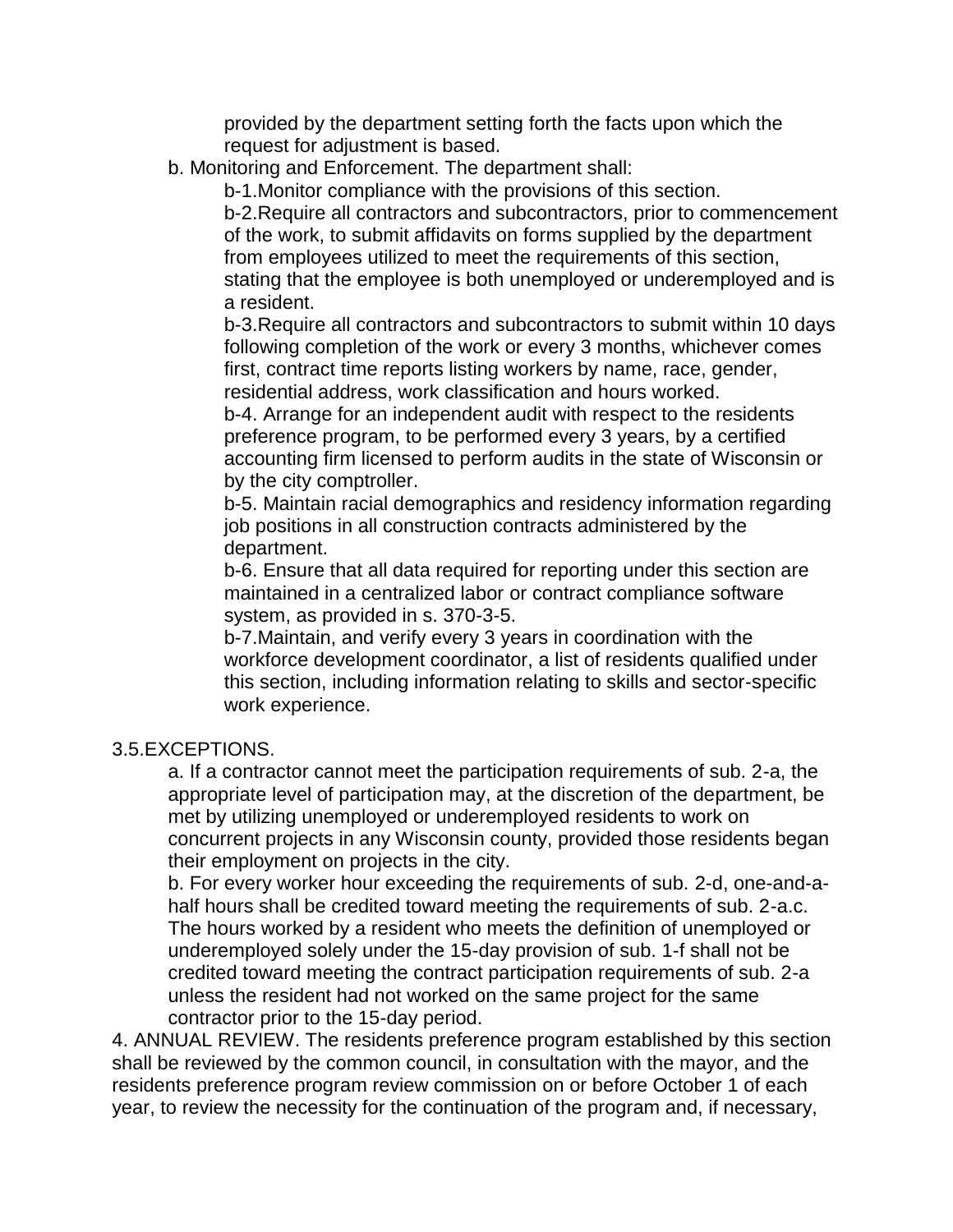adjust the requirements of the program in an attempt to reduce the disparity between the unemployment statistics among different zip codes in the city and between the city as a whole and the Milwaukee metropolitan area.

5. ANNUAL PROGRAM REPORT. The department, in coordination with the office of small business development, the department of city development and the residents preference program review commission, shall prepare, on or before October 1 of each year, a residents preference program report on the city's success in achieving the goals of the program. The performance report shall include the following:

a. The number and dollar amount of all construction contracts let

b. The number and dollar amount of construction contracts which incorporated a residency requirement and the percentage of unemployed resident worker hours required.

c. If not all construction contracts included a residency requirement or if some contracts contained a requirement of less than 40% of worker hours, the department shall state the reason for this difference.

d. The number and dollar amount of non-construction contracts which incorporated a residency requirement, along with a summary of the reasons for not incorporating a residency requirement in some or all of those contracts.

e. Full disclosure of the department's reasons for adjusting the participation percentage goal for individual contracts or groups of contracts.

f. The percentage of total hours worked by city, non-city and non-state residents on construction contracts which included the residency requirement. g. Information to assist the common council in its annual reappraisal of the residents preference program, including the number of individual participants by job type, the number of new residents hired during the year under the program and the number of program participants who advanced to apprenticeships and on-the-job training programs.

h. Unemployment rates in the city and the Milwaukee metropolitan area and the sources of the statistics.

i. Recommendations regarding the necessity for continuation of the program and methods of making the program more successful.

j. Information relating to worker hours by zip code, race, gender, trade and hourly wage.

6. ADOPTION OF RESOLUTION. As soon as practicable after review of the residents preference program as provided in sub. 4, the common council shall adopt a resolution stating the results of its reappraisal of the necessity for continuance of the residents preference program and the required participation percentage goals. The department shall prepare said resolution for common council consideration each year.

7. SANCTIONS. Every city contract awarded under this section shall contain language indicating that if any document submitted to the department by a contractor, subcontractor, bidder or individual contains any false, misleading or fraudulent information, or if a contractor or subcontractor fails to comply with this section, the department may direct the imposition of any of the following sanctions: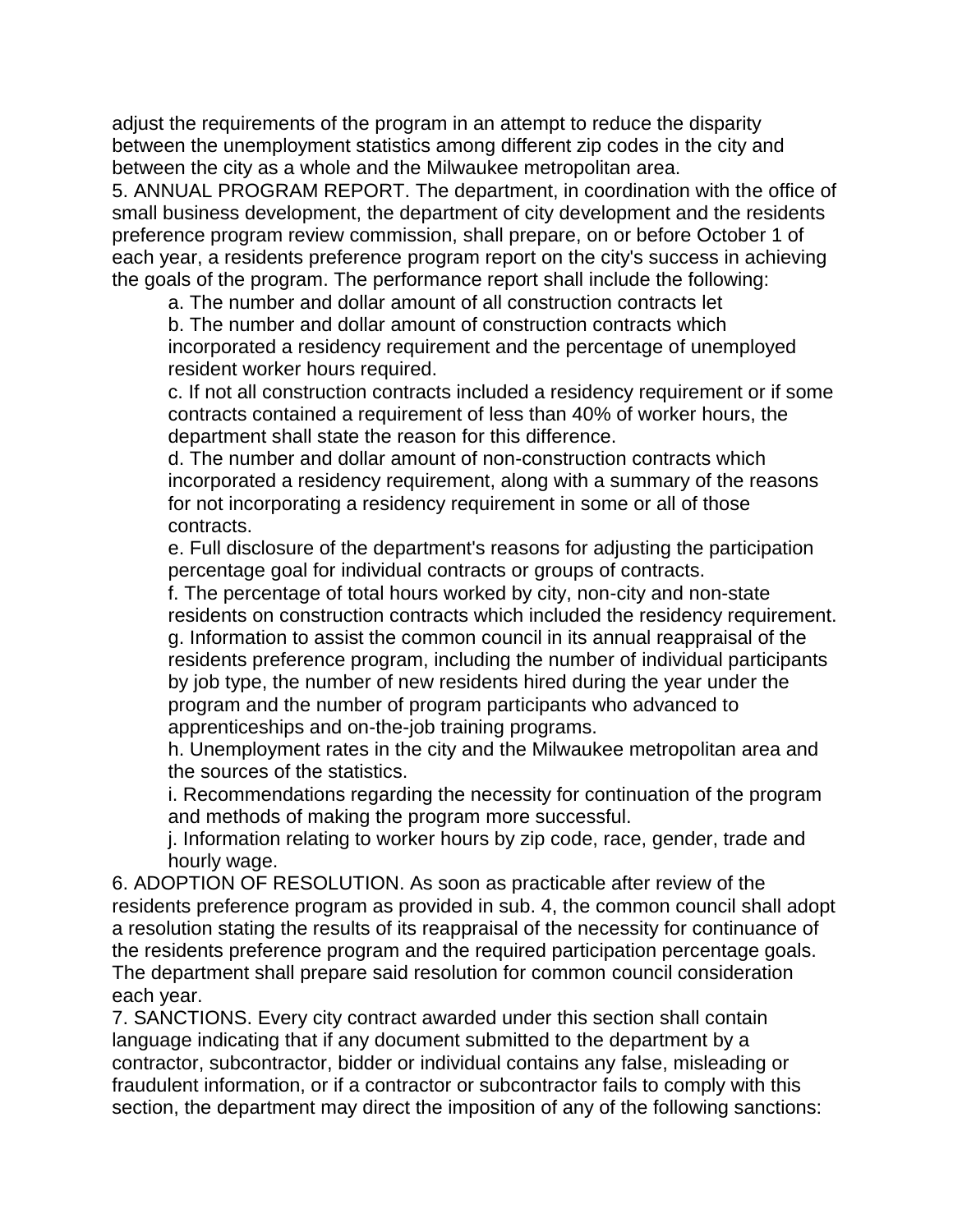a. Withholding of payments.

b. Termination, suspension or cancellation of the contract in whole or in part.

c. After a due process hearing, denial of right to participate in future contracts awarded by the city for 2 years.

8. PENALTY. Any person, firm or corporation knowingly engaging in fraud, misrepresentation or in any attempt, direct or indirect, to evade the provisions of this section by providing false, misleading or fraudulent information shall, upon conviction, forfeit not less than \$2,000 or more than \$5,000 together with the costs of prosecution, and upon default of payment, shall be imprisoned in the county jail or house of correction not to exceed 90 days, or until the forfeiture costs are paid.

## **355-7 Community Participation In Development Agreements Link to policy:**

## **[https://city.milwaukee.gov/ImageLibrary/Groups/ccClerk/Ordinances/Volume-](https://city.milwaukee.gov/ImageLibrary/Groups/ccClerk/Ordinances/Volume-3/CH355.pdf)[3/CH355.pdf](https://city.milwaukee.gov/ImageLibrary/Groups/ccClerk/Ordinances/Volume-3/CH355.pdf)**

1.REQUIREMENTS. Recipients of direct financial assistance shall:

a. Ensure compliance with aspects of the development agreement regarding the use of unemployed and underemployed residents for construction of the project. For the purpose of this section, "worker hours" includes work performed by persons filling apprenticeship and on-the-job training programs and excludes the number of hours of work performed by all non-Wisconsin residents.

b. Ensure that all of the recipients' contracts with contractors and subcontractors for the project include a provision in which such contractor or subcontractor certifies that it knows of the provisions of this section, intends to comply with them and authorizes the city to enforce its terms.

c. Require that contractors and subcontractors maintain personnel records listing the name, address, race and gender of all employees utilized for each construction contract, and any records demonstrating that the employees utilized by the contractors and subcontractors in meeting the requirements of this section are residents of the city. These records shall be maintained for 7 years after the contractor or subcontractor has received final payment under its construction contract, and shall be made available to the office of small business development for inspection upon reasonable notice.

2.ADMINISTRATION. The department of city development and office of small business development shall be responsible for the planning, implementation and enforcement of this section.

a. Prior to submitting a proposed term sheet for a project, the commissioner of city development, in consultation with the office of small business development or such other entity as may be designated by the city from time to time, shall determine the appropriate level of participation of unemployed and underemployed residents of the city for the project to reflect the job or trade categories required for the project and the pool of available certified and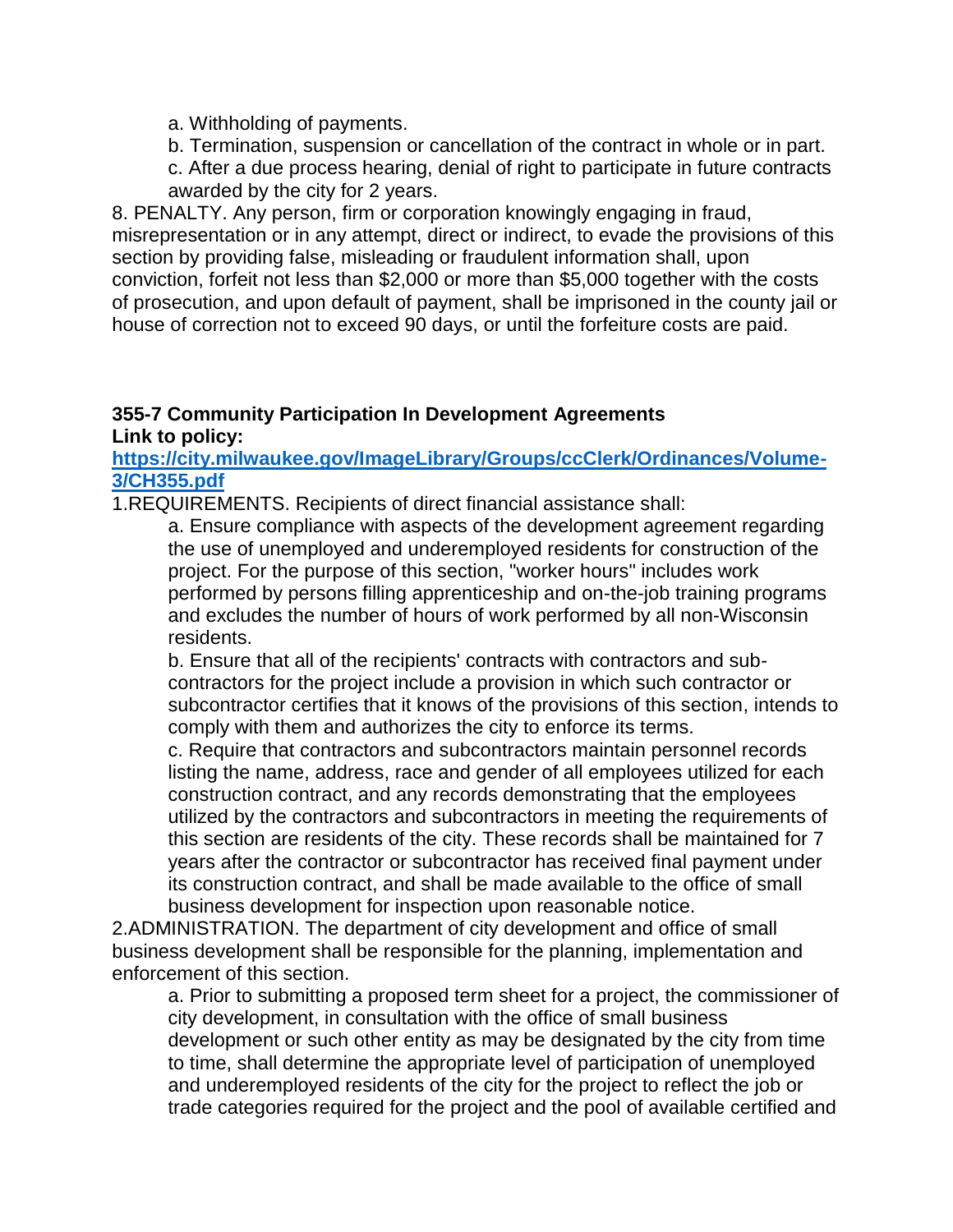qualified workers within each job or trade category. The total appropriate level of participation shall be presumed to be 40%, unless the commissioner determines there is sufficient reason to impose a lesser requirement. The recipient of direct financial assistance shall submit a city resident utilization plan and gap analysis detailing how the level of required participation will be achieved. Up to one-third of required worker hours may be achieved by documenting the use of unemployed or underemployed residents on projects undertaken by the developer where such compliance is not required, or by hiring unemployed or underemployed residents on a full-time permanent basis for non-construction job categories connected to the project. Such adjustments must be proposed in an affidavit on a form provided by the department setting forth the facts upon which the request for adjustment is based.

a-1.At least one quarter of the appropriate level of participation required in par. a shall be performed by unemployed or underemployed residents who maintain their permanent residence in zip codes established as high-poverty, as determined by the city clerk on January 1 every three years beginning in 2017, in consultation with the department of administration and based on income guidelines established by the U.S. department of housing and urban development for poverty relief and housing block grant programs. Every worker hour exceeding this requirement shall count for one-and-a-half hours toward the requirement of par. a.

a-2.If a developer cannot meet the participation requirements of par. a, the appropriate level of participation may, at the discretion of the office of small business development, be met by utilizing unemployed or underemployed residents to work on concurrent projects in any Wisconsin county, provided those residents began their employment on projects in the city.

a-3. The hours worked by a resident who meets the definition of unemployed or underemployed solely under the 15-day provision of s. 355-1-3 shall not be credited toward meeting the appropriate level of participation required in par. a unless the resident had not worked on the same project for the same contractor or subcontractor prior to the 15-day period.

b. Prior to the release of funds, the office of small business development shall confirm that all contractors and subcontractors, prior to commencement of their work, have submitted an affidavit in the form supplied by the office of small business development from employees utilized to meet the requirements of this section, stating that the employee is unemployed or underemployed and is a resident of the city.

c. During the construction of any project covered by this section, the office of small business development shall:

c-1.Monitor compliance with the provisions of this section.